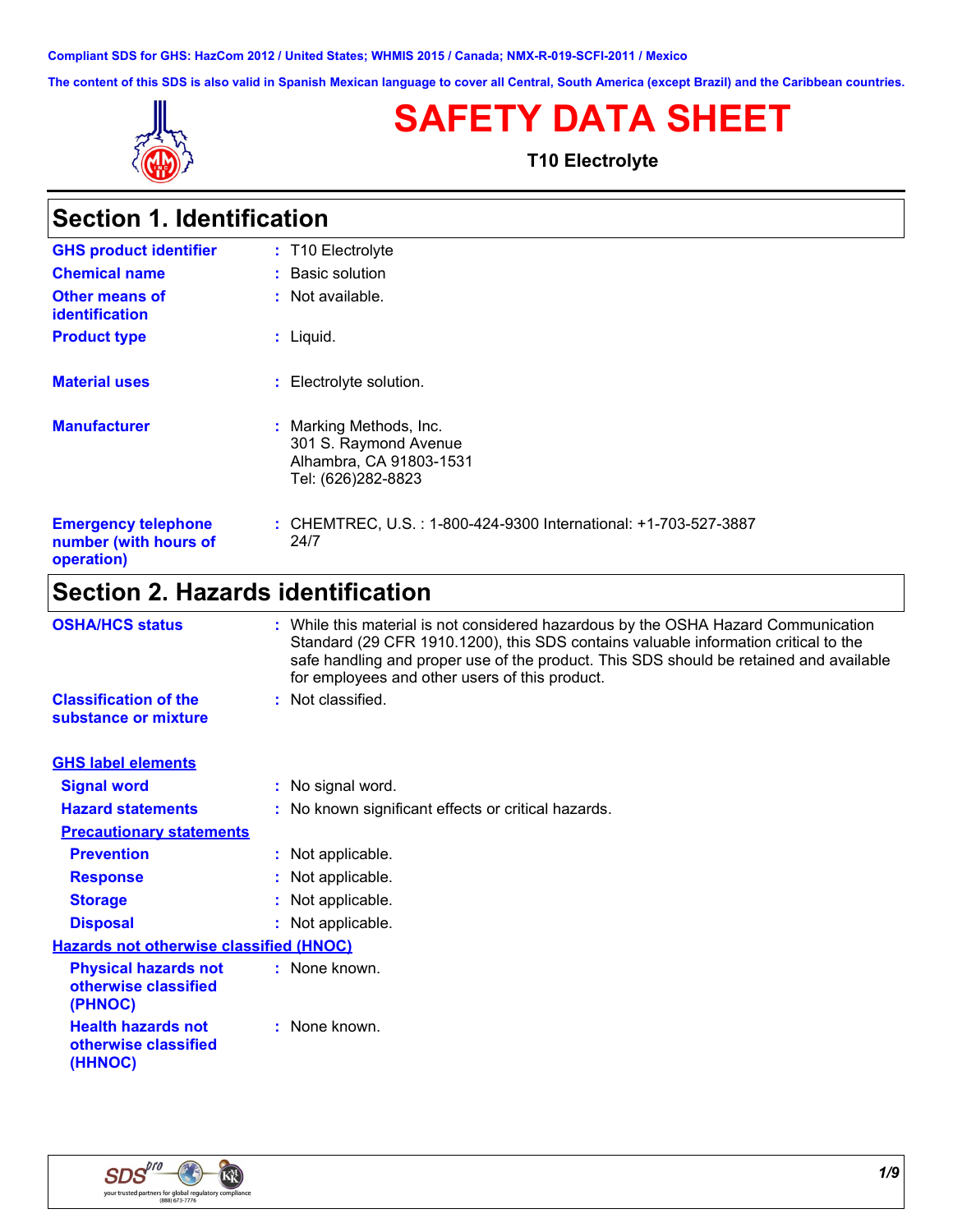# **Section 3. Composition/information on ingredients**

| Substance/mixture                | : Mixture        |
|----------------------------------|------------------|
| <b>Chemical name</b>             | : Basic solution |
| Other means of<br>identification | : Not available. |

| <b>CAS number/other identifiers</b> |                   |
|-------------------------------------|-------------------|
| <b>CAS number</b>                   | : Not applicable. |
| <b>Product code</b>                 | : T10             |
| <b>Ingradiant nama</b>              |                   |

Trisodium orthophosphate 7601-54-9 **Ingredient name % CAS number**

**Any concentration shown as a range is to protect confidentiality or is due to batch variation.**

**There are no additional ingredients present which, within the current knowledge of the supplier and in the concentrations applicable, are classified as hazardous to health or the environment and hence require reporting in this section.**

**Occupational exposure limits, if available, are listed in Section 8.**

### **Section 4. First aid measures**

#### **Description of necessary first aid measures**

| <b>Eye contact</b>  | Immediately flush eyes with plenty of water, occasionally lifting the upper and lower<br>eyelids. Check for and remove any contact lenses. Get medical attention if irritation<br>occurs. |  |
|---------------------|-------------------------------------------------------------------------------------------------------------------------------------------------------------------------------------------|--|
| <b>Inhalation</b>   | Move person to fresh air.                                                                                                                                                                 |  |
| <b>Skin contact</b> | : Flush contaminated skin with plenty of water. Get medical attention if symptoms occur.                                                                                                  |  |
| <b>Ingestion</b>    | Wash out mouth with water. Do not induce vomiting unless directed to do so by medical<br>personnel. Get medical attention if symptoms occur.                                              |  |

#### **Most important symptoms/effects, acute and delayed**

| <b>Potential acute health effects</b> |                                                     |
|---------------------------------------|-----------------------------------------------------|
| <b>Eye contact</b>                    | : No known significant effects or critical hazards. |
| <b>Inhalation</b>                     | : No known significant effects or critical hazards. |
| <b>Skin contact</b>                   | : No known significant effects or critical hazards. |
| <b>Ingestion</b>                      | : No known significant effects or critical hazards. |
| Over-exposure signs/symptoms          |                                                     |
| <b>Eye contact</b>                    | : No known significant effects or critical hazards. |
| <b>Inhalation</b>                     | : No known significant effects or critical hazards. |
| <b>Skin contact</b>                   | : No known significant effects or critical hazards. |
| <b>Ingestion</b>                      | : No known significant effects or critical hazards. |

#### **Indication of immediate medical attention and special treatment needed, if necessary**

| <b>Notes to physician</b>         | : Treat symptomatically.             |  |
|-----------------------------------|--------------------------------------|--|
| <b>Specific treatments</b>        | : No specific treatment.             |  |
| <b>Protection of first-aiders</b> | : No special protection is required. |  |

**See toxicological information (Section 11)**

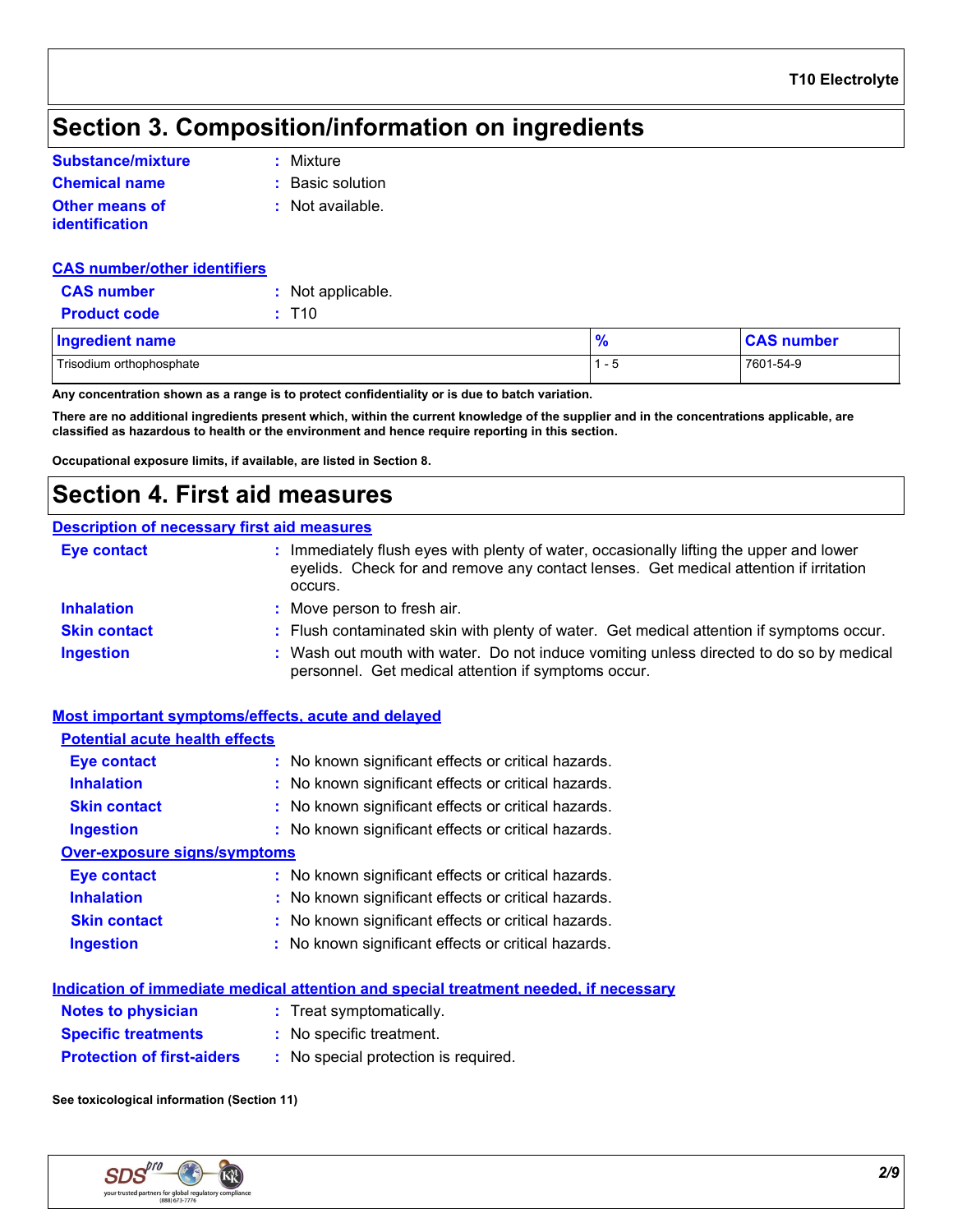# **Section 5. Fire-fighting measures**

| <b>Extinguishing media</b><br><b>Suitable extinguishing</b><br>media | : Use an extinguishing agent suitable for the surrounding fire.                                                                                                          |
|----------------------------------------------------------------------|--------------------------------------------------------------------------------------------------------------------------------------------------------------------------|
| <b>Unsuitable extinguishing</b><br>media                             | : None known.                                                                                                                                                            |
| <b>Specific hazards arising</b><br>from the chemical                 | : No specific fire or explosion hazard.                                                                                                                                  |
| <b>Hazardous thermal</b><br>decomposition products                   | : Decomposition products may include the following materials:<br>carbon dioxide<br>carbon monoxide<br>phosphorus oxides<br>metal oxide/oxides                            |
| <b>Special protective actions</b><br>for fire-fighters               | : No special measures are required.                                                                                                                                      |
| <b>Special protective</b><br>equipment for fire-fighters             | : Fire-fighters should wear appropriate protective equipment and self-contained breathing<br>apparatus (SCBA) with a full face-piece operated in positive pressure mode. |

## **Section 6. Accidental release measures**

|                                                              |     | <b>Personal precautions, protective equipment and emergency procedures</b>                                                                                                                                                                                                                                                                                                                                                                                                                                                  |
|--------------------------------------------------------------|-----|-----------------------------------------------------------------------------------------------------------------------------------------------------------------------------------------------------------------------------------------------------------------------------------------------------------------------------------------------------------------------------------------------------------------------------------------------------------------------------------------------------------------------------|
| For non-emergency<br>personnel                               |     | : Put on appropriate personal protective equipment.                                                                                                                                                                                                                                                                                                                                                                                                                                                                         |
| For emergency responders                                     | -11 | If specialized clothing is required to deal with the spillage, take note of any information in<br>Section 8 on suitable and unsuitable materials. See also the information in "For non-<br>emergency personnel".                                                                                                                                                                                                                                                                                                            |
| <b>Environmental precautions</b>                             |     | : Avoid dispersal of spilled material and runoff and contact with soil, waterways, drains<br>and sewers. Inform the relevant authorities if the product has caused environmental<br>pollution (sewers, waterways, soil or air).                                                                                                                                                                                                                                                                                             |
| <b>Methods and materials for containment and cleaning up</b> |     |                                                                                                                                                                                                                                                                                                                                                                                                                                                                                                                             |
| <b>Spill</b>                                                 |     | : Prevent entry into sewers, water courses, basements or confined areas. Wash spillages<br>into an effluent treatment plant or proceed as follows. Contain and collect spillage with<br>non-combustible, absorbent material e.g. sand, earth, vermiculite or diatomaceous earth<br>and place in container for disposal according to local regulations (see Section 13).<br>Dispose of via a licensed waste disposal contractor. Note: see Section 1 for emergency<br>contact information and Section 13 for waste disposal. |

# **Section 7. Handling and storage**

#### **Precautions for safe handling**

| <b>Protective measures</b>                       | : Put on appropriate personal protective equipment (see Section 8).                                                                                                                                                                                                    |
|--------------------------------------------------|------------------------------------------------------------------------------------------------------------------------------------------------------------------------------------------------------------------------------------------------------------------------|
| <b>Advice on general</b><br>occupational hygiene | : Eating, drinking and smoking should be prohibited in areas where this material is<br>handled, stored and processed. Workers should wash hands and face before eating,<br>drinking and smoking. See also Section 8 for additional information on hygiene<br>measures. |

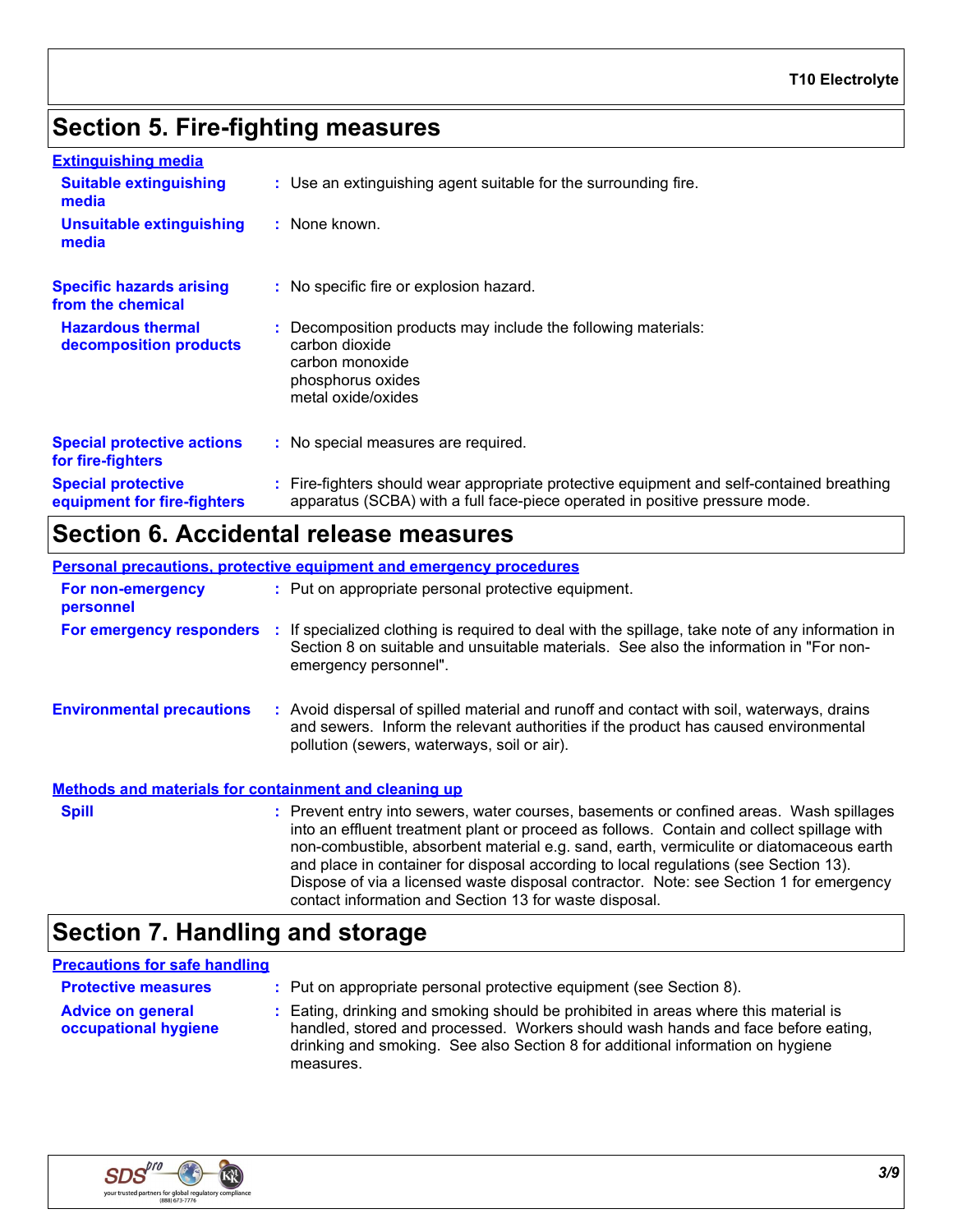## **Section 7. Handling and storage**

**Conditions for safe storage,** : Store in accordance with local regulations. Store in original container protected from **including any incompatibilities** direct sunlight in a dry, cool and well-ventilated area, away from incompatible materials (see Section 10) and food and drink. Keep container tightly closed and sealed until ready for use. Containers that have been opened must be carefully resealed and kept upright to prevent leakage. Do not store in unlabeled containers. Use appropriate containment to avoid environmental contamination.

### **Section 8. Exposure controls/personal protection**

#### **Control parameters**

#### **United States**

#### **Occupational exposure limits**

| <b>Ingredient name</b>   | <b>Exposure limits</b>                                                       |
|--------------------------|------------------------------------------------------------------------------|
| Trisodium orthophosphate | AIHA WEEL (United States, 10/2011).<br>STEL: 5 mg/m <sup>3</sup> 15 minutes. |

#### **Canada**

| <b>Occupational exposure limits</b>  |                                                  | TWA (8 hours) |                         |  | STEL(15 mins) |                                                                                  |                                                     | <b>Ceiling</b>                                       |  |  |                   |
|--------------------------------------|--------------------------------------------------|---------------|-------------------------|--|---------------|----------------------------------------------------------------------------------|-----------------------------------------------------|------------------------------------------------------|--|--|-------------------|
| Ingredient                           | List name                                        | ppm           | mg/m <sup>3</sup> Other |  | ppm           |                                                                                  | mg/m <sup>3</sup> Other ppm mg/m <sup>3</sup> Other |                                                      |  |  | <b>Notations</b>  |
| Trisodium orthophosphate<br>Glycerol | <b>US AIHA 10/2011</b><br>AB 4/2009<br>BC 7/2013 |               | 10<br>10                |  |               | ა<br>$\overline{\phantom{0}}$<br>-                                               |                                                     |                                                      |  |  | $[3]$ [a]<br>[a]  |
|                                      | <b>ON 1/2013</b><br><b>IQC 1/2014</b>            |               | 10<br>10                |  |               | $\overline{\phantom{0}}$<br>$\overline{\phantom{0}}$<br>$\overline{\phantom{0}}$ | -<br>$\overline{\phantom{0}}$                       | $\overline{\phantom{0}}$<br>$\overline{\phantom{0}}$ |  |  | [b]<br>[c]<br>[a] |

[3]Skin sensitization

**Form:** [a]Mist [b]Respirable mist [c]Inhalable fraction

#### **Mexico**

| Ingredient name | <b>Exposure limits</b>                                                                      |
|-----------------|---------------------------------------------------------------------------------------------|
| Glycerol        | <b>NOM-010-STPS (Mexico, 9/2000).</b><br>LMPE-PPT: 10 mg/m <sup>3</sup> 8 hours. Form: mist |

| <b>Appropriate engineering</b><br>controls       | : Good general ventilation should be sufficient to control worker exposure to airborne<br>contaminants.                                                                                                                                                       |
|--------------------------------------------------|---------------------------------------------------------------------------------------------------------------------------------------------------------------------------------------------------------------------------------------------------------------|
| <b>Environmental exposure</b><br><b>controls</b> | : Emissions from ventilation or work process equipment should be checked to ensure<br>they comply with the requirements of environmental protection legislation.                                                                                              |
| <b>Individual protection measures</b>            |                                                                                                                                                                                                                                                               |
| <b>Hygiene measures</b>                          | : Wash hands, forearms and face thoroughly after handling chemical products, before<br>eating, smoking and using the lavatory and at the end of the working period. Ensure<br>that eyewash stations and safety showers are close to the workstation location. |
| <b>Eye/face protection</b>                       | : Safety eyewear complying with an approved standard should be used when a risk<br>assessment indicates this is necessary to avoid exposure to liquid splashes, mists,<br>gases or dusts.                                                                     |
| <b>Skin protection</b>                           |                                                                                                                                                                                                                                                               |
| <b>Hand protection</b>                           | : Chemical-resistant, impervious gloves complying with an approved standard should be<br>worn at all times when handling chemical products if a risk assessment indicates this is<br>necessary.                                                               |

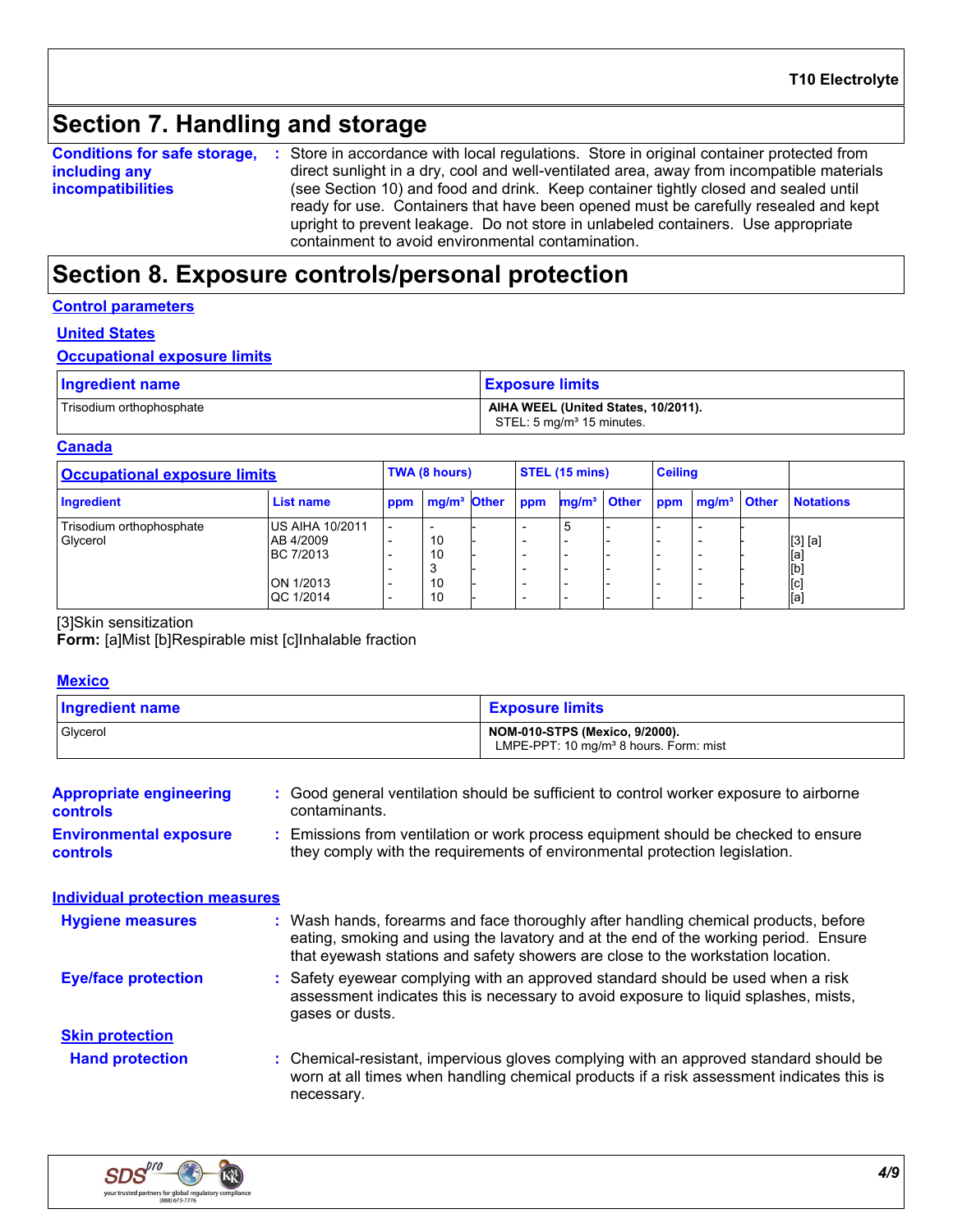# **Section 8. Exposure controls/personal protection**

| <b>Body protection</b>        | : Personal protective equipment for the body should be selected based on the task being<br>performed and the risks involved and should be approved by a specialist before<br>handling this product.                     |
|-------------------------------|-------------------------------------------------------------------------------------------------------------------------------------------------------------------------------------------------------------------------|
| <b>Other skin protection</b>  | Appropriate footwear and any additional skin protection measures should be selected<br>based on the task being performed and the risks involved and should be approved by a<br>specialist before handling this product. |
| <b>Respiratory protection</b> | : Not required under normal conditions of use. Respirator selection must be based on<br>known or anticipated exposure levels, the hazards of the product and the safe working<br>limits of the selected respirator.     |

# **Section 9. Physical and chemical properties**

| <b>Appearance</b>                                 |                                      |  |
|---------------------------------------------------|--------------------------------------|--|
| <b>Physical state</b>                             | $:$ Liquid.                          |  |
| <b>Color</b>                                      | : Clear.                             |  |
| <b>Odor</b>                                       | $:$ Not available.                   |  |
| <b>Odor threshold</b>                             | : Not available.                     |  |
| pH                                                | $: 10.5$ to 11.5                     |  |
| <b>Melting point</b>                              | : $0^{\circ}$ C (32 $^{\circ}$ F)    |  |
| <b>Boiling point</b>                              | : $100^{\circ}$ C (212 $^{\circ}$ F) |  |
| <b>Flash point</b>                                | : Not available.                     |  |
| <b>Evaporation rate</b>                           | : Not available.                     |  |
| <b>Flammability (solid, gas)</b>                  | : Not available.                     |  |
| <b>Lower and upper explosive</b>                  | : Not available.                     |  |
| (flammable) limits                                |                                      |  |
| <b>Vapor pressure</b>                             | : Not available.                     |  |
| <b>Vapor density</b>                              | : $>1$ [Air = 1]                     |  |
| <b>Relative density</b>                           | : 1.04                               |  |
| <b>Solubility</b>                                 | : Miscible in water.                 |  |
| <b>Partition coefficient: n-</b><br>octanol/water | $:$ Not available.                   |  |
| <b>Auto-ignition temperature</b>                  | : Not available.                     |  |
| <b>Decomposition temperature</b>                  | : Not available.                     |  |
| <b>Viscosity</b>                                  | : Not available.                     |  |
| <b>Volatility</b>                                 | $: 0\%$ (v/v)                        |  |
| VOC (w/w)                                         | $: 10 \%$ (w/w)                      |  |

### **Section 10. Stability and reactivity**

| <b>Reactivity</b>                            | : No specific test data related to reactivity available for this product or its ingredients. |
|----------------------------------------------|----------------------------------------------------------------------------------------------|
| <b>Chemical stability</b>                    | The product is stable.                                                                       |
| <b>Possibility of hazardous</b><br>reactions | : Under normal conditions of storage and use, hazardous reactions will not occur.            |
| <b>Conditions to avoid</b>                   | No specific data.                                                                            |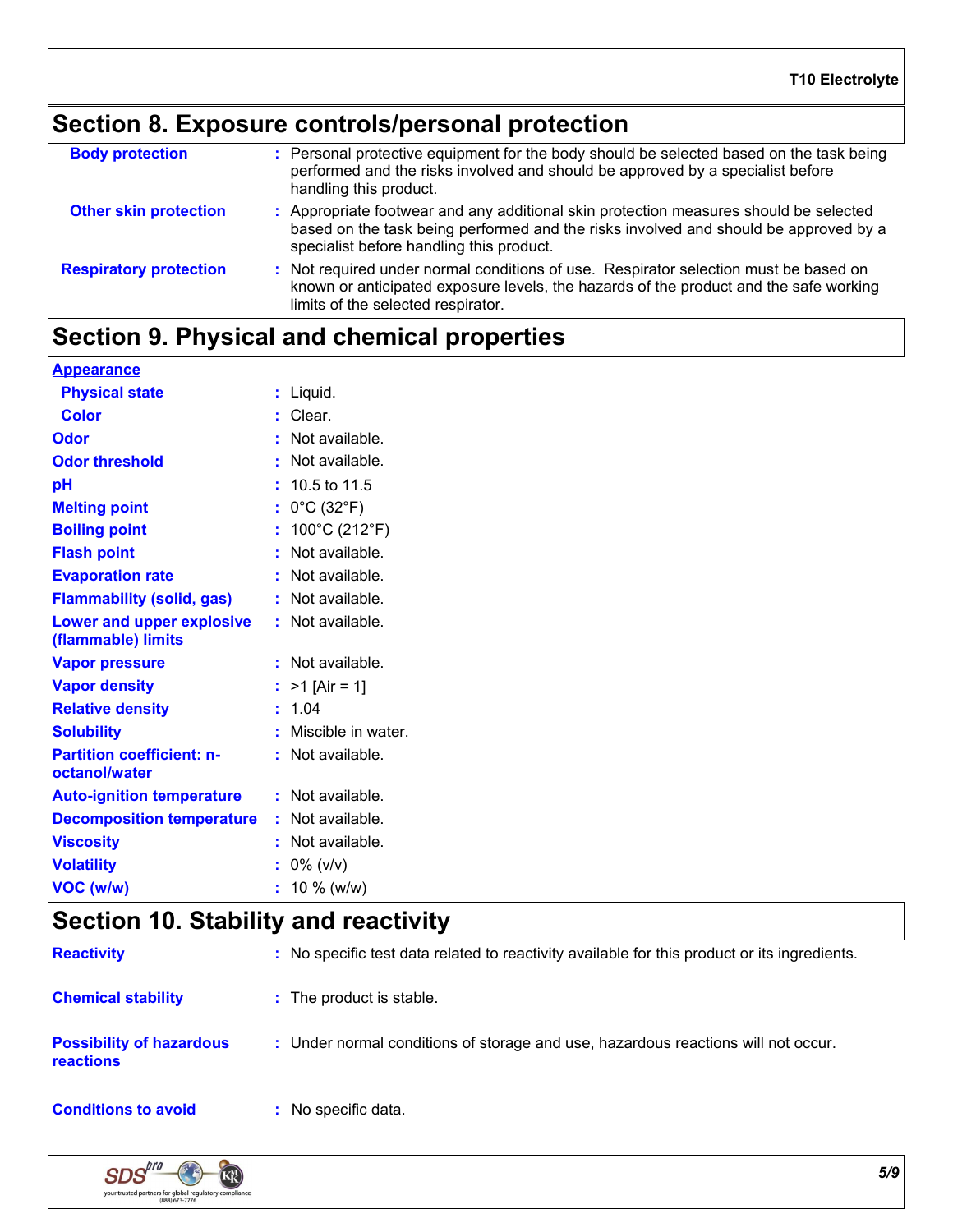### **Section 10. Stability and reactivity**

Reactive or incompatible with the following materials: oxidizing materials. **Incompatible materials :**

**Hazardous decomposition products** Under normal conditions of storage and use, hazardous decomposition products should **:** not be produced.

### **Section 11. Toxicological information**

#### **Information on toxicological effects**

**Acute toxicity**

There is no data available.

**Irritation/Corrosion**

There is no data available.

#### **Sensitization**

There is no data available.

#### **Carcinogenicity**

There is no data available.

#### **Specific target organ toxicity (single exposure)**

| <b>Name</b>              | <b>Category</b> | <b>Route of</b><br><b>exposure</b> | <b>Target organs</b>         |
|--------------------------|-----------------|------------------------------------|------------------------------|
| Trisodium orthophosphate | Category 3      | Not applicable.                    | Respiratory tract irritation |

#### **Specific target organ toxicity (repeated exposure)**

There is no data available.

#### **Aspiration hazard**

There is no data available.

| <b>Information on the likely</b><br>routes of exposure | : Dermal contact. Eye contact. Inhalation. Ingestion.                                                                               |
|--------------------------------------------------------|-------------------------------------------------------------------------------------------------------------------------------------|
| <b>Potential acute health effects</b>                  |                                                                                                                                     |
| <b>Eye contact</b>                                     | : No known significant effects or critical hazards.                                                                                 |
| <b>Inhalation</b>                                      | : No known significant effects or critical hazards.                                                                                 |
| <b>Skin contact</b>                                    | : No known significant effects or critical hazards.                                                                                 |
| <b>Ingestion</b>                                       | : No known significant effects or critical hazards.                                                                                 |
| <b>Eye contact</b>                                     | Symptoms related to the physical, chemical and toxicological characteristics<br>: No known significant effects or critical hazards. |
| <b>Inhalation</b>                                      | : No known significant effects or critical hazards.                                                                                 |
| <b>Skin contact</b>                                    | : No known significant effects or critical hazards.                                                                                 |
| <b>Ingestion</b>                                       | : No known significant effects or critical hazards.                                                                                 |
| <b>Short term exposure</b>                             | Delayed and immediate effects and also chronic effects from short and long term exposure                                            |

| <b>SHOFT TETH EXPOSURE</b>                   |                                                     |
|----------------------------------------------|-----------------------------------------------------|
| <b>Potential immediate</b><br><b>effects</b> | : No known significant effects or critical hazards. |
| <b>Potential delayed effects</b>             | : No known significant effects or critical hazards. |
| Long term exposure                           |                                                     |

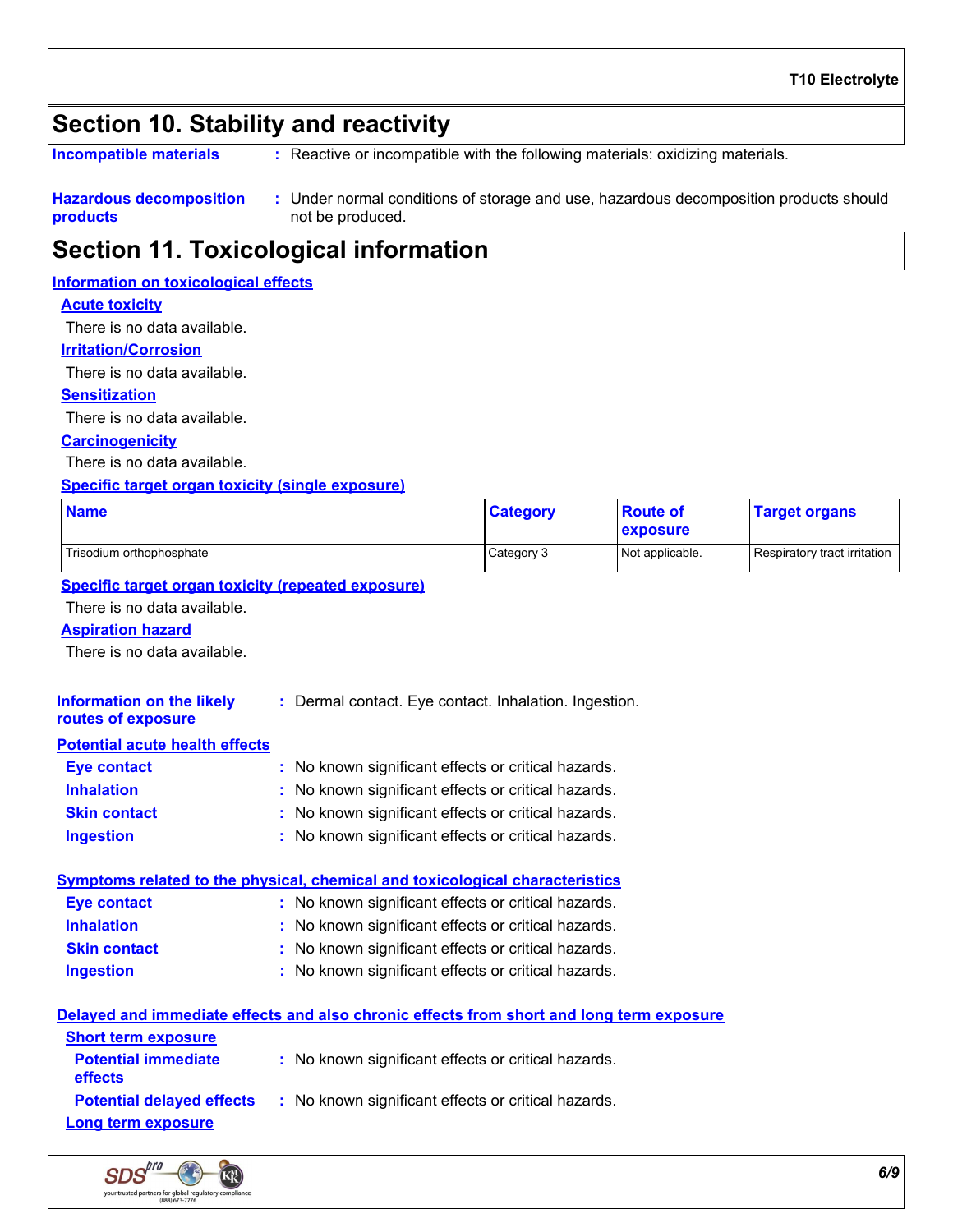### **Section 11. Toxicological information**

| <b>Potential immediate</b><br>effects   | : No known significant effects or critical hazards. |
|-----------------------------------------|-----------------------------------------------------|
| <b>Potential delayed effects</b>        | : No known significant effects or critical hazards. |
| <b>Potential chronic health effects</b> |                                                     |
| <b>General</b>                          | : No known significant effects or critical hazards. |
| <b>Carcinogenicity</b>                  | : No known significant effects or critical hazards. |
| <b>Mutagenicity</b>                     | : No known significant effects or critical hazards. |
| <b>Teratogenicity</b>                   | : No known significant effects or critical hazards. |
| <b>Developmental effects</b>            | : No known significant effects or critical hazards. |
| <b>Fertility effects</b>                | : No known significant effects or critical hazards. |

#### **Numerical measures of toxicity**

#### **Acute toxicity estimates**

There is no data available.

### **Section 12. Ecological information**

| <b>Toxicity</b>                |                                |                                   |                 |
|--------------------------------|--------------------------------|-----------------------------------|-----------------|
| <b>Product/ingredient name</b> | <b>Result</b>                  | <b>Species</b>                    | <b>Exposure</b> |
| Trisodium orthophosphate       | Acute LC50 151 ppm Fresh water | l Fish - Gambusia affinis - Adult | 96 hours        |

#### **Persistence and degradability**

There is no data available.

#### **Bioaccumulative potential**

| There is no data available. |
|-----------------------------|
|-----------------------------|

#### **Mobility in soil**

- **Soil/water partition coefficient (KOC) :** There is no data available.
- **Other adverse effects** : No known significant effects or critical hazards.

### **Section 13. Disposal considerations**

The generation of waste should be avoided or minimized wherever possible. Disposal of this product, solutions and any by-products should comply with the requirements of environmental protection and waste disposal legislation and any regional local authority requirements. Dispose of surplus and non-recyclable products via a licensed waste disposal contractor. Waste should not be disposed of untreated to the sewer unless fully compliant with the requirements of all authorities with jurisdiction. Waste packaging should be recycled. Incineration or landfill should only be considered when recycling is not feasible. This material and its container must be disposed of in a safe way. Empty containers or liners may retain some product residues. Avoid dispersal of spilled material and runoff and contact with soil, waterways, drains and sewers. **Disposal methods :**

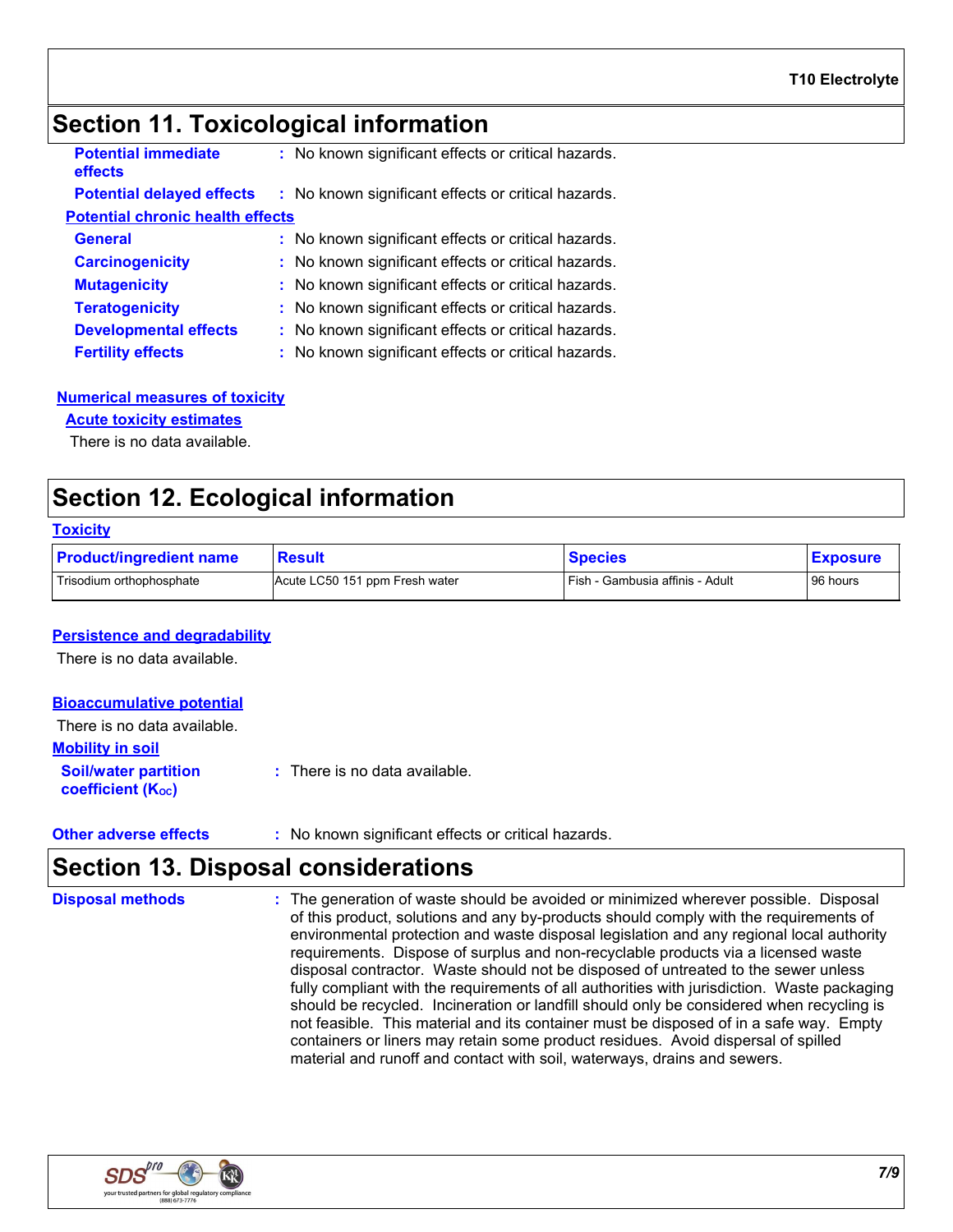# **Section 14. Transport information**

|                                      | <b>DOT</b>     | <b>TDG / NOM-003-SCT</b> | <b>IMDG</b>    | <b>IATA</b>    |
|--------------------------------------|----------------|--------------------------|----------------|----------------|
| <b>UN number</b>                     | Not regulated. | Not regulated.           | Not regulated. | Not regulated. |
| <b>UN proper</b><br>shipping name    |                |                          |                |                |
| <b>Transport</b><br>hazard class(es) |                |                          |                |                |
| <b>Packing group</b>                 |                |                          |                |                |
| <b>Environmental</b><br>hazards      | No.            | No.                      | No.            | No.            |
| <b>Additional</b><br>information     |                |                          |                |                |

**AERG :** Not applicable.

**Special precautions for user Transport within user's premises:** always transport in closed containers that are **:** upright and secure. Ensure that persons transporting the product know what to do in the event of an accident or spillage.

**Transport in bulk according :** Not available. **to Annex II of MARPOL 73/78 and the IBC Code**

### **Section 15. Regulatory information**

| <b>U.S. Federal regulations</b>                                                   | : United States inventory (TSCA 8b): All components are listed or exempted.<br>Clean Water Act (CWA) 311: Trisodium orthophosphate |  |  |  |  |
|-----------------------------------------------------------------------------------|------------------------------------------------------------------------------------------------------------------------------------|--|--|--|--|
| <b>Clean Air Act Section 112</b><br>(b) Hazardous Air<br><b>Pollutants (HAPS)</b> | : Not listed                                                                                                                       |  |  |  |  |
| <b>Clean Air Act Section 602</b><br><b>Class I Substances</b>                     | : Not listed                                                                                                                       |  |  |  |  |
| <b>Clean Air Act Section 602</b><br><b>Class II Substances</b>                    | : Not listed                                                                                                                       |  |  |  |  |
| <b>DEA List I Chemicals</b><br>(Precursor Chemicals)                              | : Not listed                                                                                                                       |  |  |  |  |
| <b>DEA List I Chemicals</b><br>(Precursor Chemicals)                              | : Not listed                                                                                                                       |  |  |  |  |
| <b>SARA 302/304</b><br><b>Composition/information on ingredients</b>              |                                                                                                                                    |  |  |  |  |
| No products were found.<br><b>SARA 304 RQ</b><br><b>SARA 311/312</b>              | : Not applicable.                                                                                                                  |  |  |  |  |
| <b>Classification</b>                                                             | : Not applicable.                                                                                                                  |  |  |  |  |